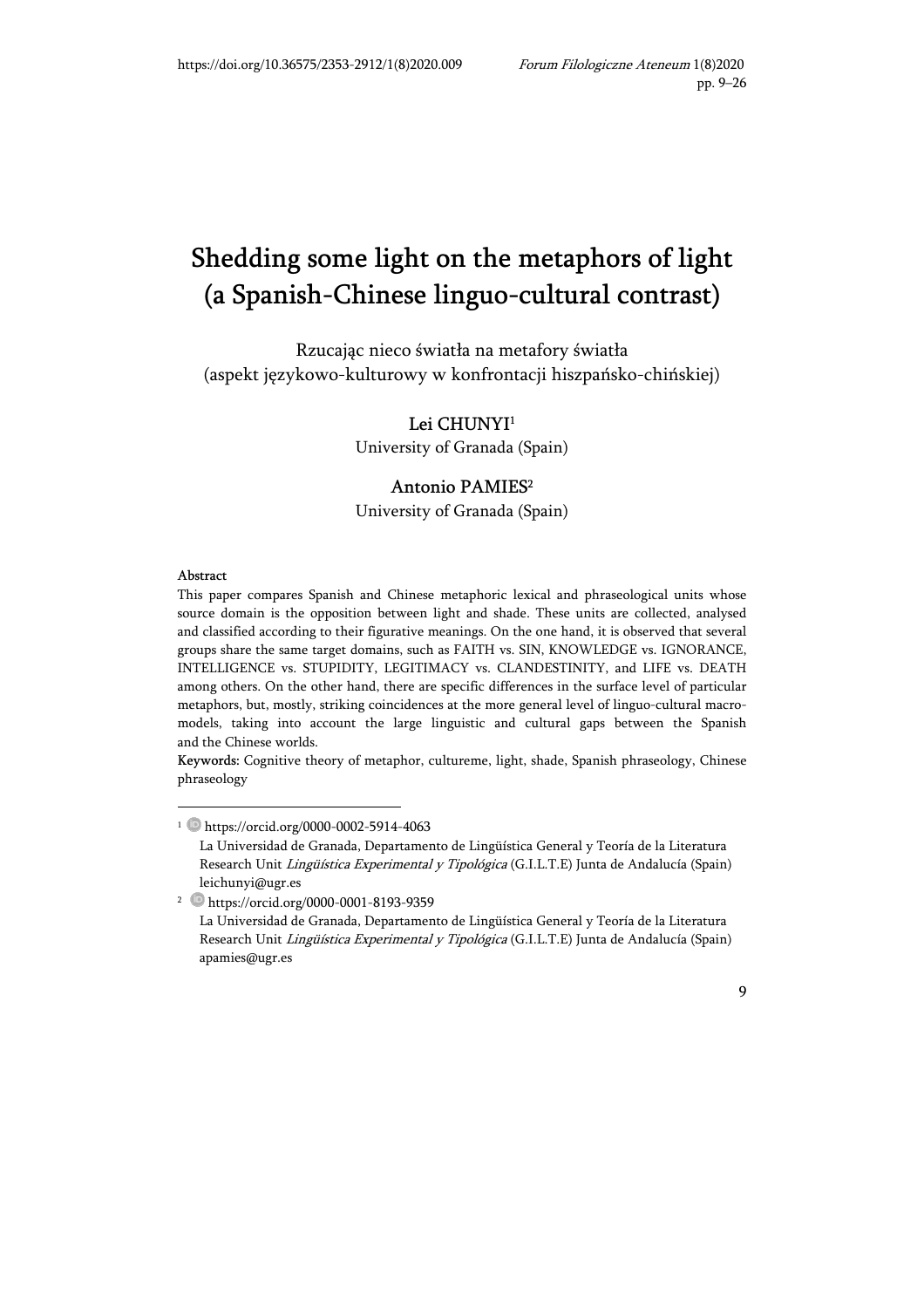#### Streszczenie

W niniejszym artykule porównano hiszpańskie i chińskie metaforyczne jednostki leksykalne i frazeologiczne, których domeną źródłową jest opozycja między ŚWIATŁEM a CIENIEM. Jednostki te zostały zebrane, przeanalizowane i sklasyfikowane zgodnie z ich znaczeniem przenośnym. Z jednej strony zaobserwowano fakt, iż kilka grup ma takie same domeny docelowe, takie jak między innymi WIARA vs. GRZECH, WIEDZA vs. IGNORANCJA, INTELIGENCJA vs. GŁUPOTA, LEGALNOŚĆ vs. TAJNOŚĆ, ŻYCIE vs. ŚMIERĆ. Z drugiej strony istnieją szczegółowe różnice w planie powierzchniowym poszczególnych metafor, ale przede wszystkim uderzające zbiegi okoliczności na bardziej ogólnym poziomie makromodeli językowo-kulturowych, biorąc pod uwagę duże różnice językowe i kulturowe między światem hiszpańskim a chińskim.

Słowa kluczowe: kognitywna teoria metafory, kulturem, światło, cień, frazeologia hiszpańska, frazeologia chińska

## 1. Introduction

Several dimensions of thought participate in metaphorical transfers between conceptual domains. Besides analogical thought, as in experiential metaphors (Lakoff 1983), we may include at least a part of logical reasoning (inferences, symmetrical correlations) and of socially inherited *cultural symbolism* (Dobrovol'skij & Piirainen 2005). The latter is attested in language by allusions to culturemes, pre-linguistic symbols motivating lexical and phraseological metaphors (Pamies 2007; 2017). However, in the linguistic manifestations of these associative networks, there is not always a clear-cut boundary between experiential and *cultural* mappings: both mechanisms may cooperate in order to shape analogical, psychosensorial and cultural-ideological connections between concepts, reflected by language. A good example is the opposition between LIGHT and SHADE, which has obvious relations with the universal archi-metaphor that Lakoff calls KNOWING IS SEEING (1983), but also with religious connotations opposing positive and negative values in the Christian and Islamic world (Pamies & Ghalayini 2018). This article, by means of comparing Spanish and Chinese languages, investigates the same source domain within a wider linguistic and cultural distance.

## 2. Light and shade as religious culturemes

In the Western world, the oldest cultural values of LIGHT are attested by the creationist mythologies. Hesiod's Theogony shows that ancient Greeks believed that Erebus and the black Night emerged from the Chaos, and that the Aether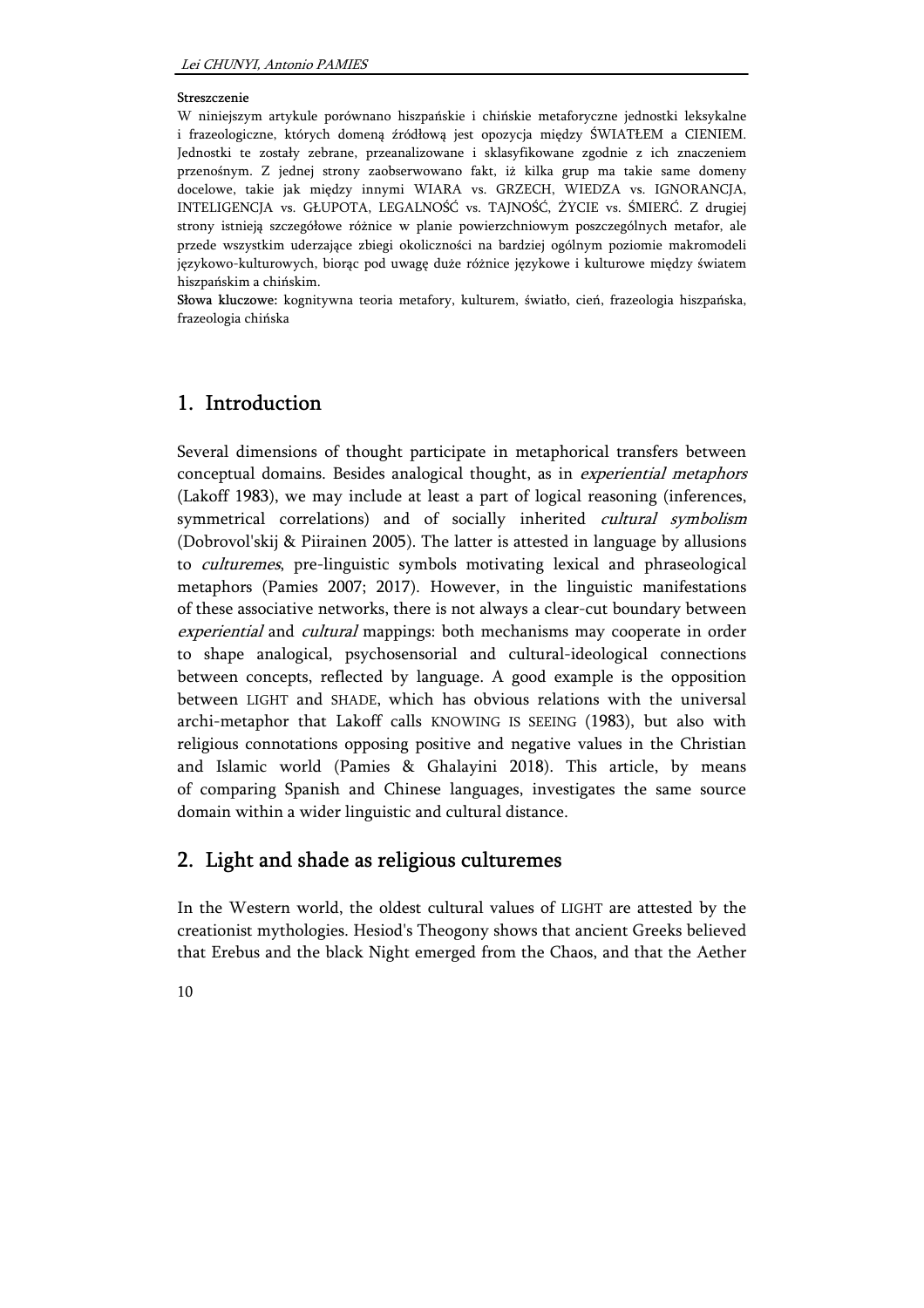and the Day were born from Night (116-124)<sup>3</sup>. On the other hand, the Bible tells that God said, "Let there be light": and there was light; and also, that God saw the light, that it was good, and God divided the light from the darkness<sup>4</sup>.

- Dijo Dios: "Sea la luz" y fue la luz. (Génesis 1: 1-3)
- Y vio Dios que la luz era buena; y apartó Dios a la luz de las tinieblas (Génesis 1: 4-5).

Even though these two examples are talking literally about "real" LIGHT and SHADE, their positive/negative values predispose these concepts to the role they already played, since the beginning, in metaphors which appear in many other parts of the Bible, especially as symbols of FAITH and SIN, opposing the light of God (truth of revelation) to the Prince of Darkness. In fact, the word luz ("light") appears 383 times in the earliest complete Spanish version of the Bible (1569), with a figurative sense in most cases.

- El pueblo que andaba en tinieblas vio gran luz; los que moraban en tierra de sombra de muerte, luz resplandeció sobre ellos. (Isaías 9:2) "the people that walked in darkness have seen a great light: they that dwell in the land of the shadow of death, upon them hath the light shined".
- No se pondrá jamás tu sol, ni menguará tu luna; porque te será el señor por perpetua luz, y los días de tu luto serán acabados (Isaías 60:20) "the Lord shall be thine everlasting light, and the days of thy mourning shall be ended".
- ...Si morare en tinieblas, el señor es mi luz. (Miqueas 7:8) "when I sit in darkness, the Lord shall be a light unto me".

In the Gospels, Jesus Christ also used this image:

-

- Yo soy la luz del mundo; el que me sigue no andará en tinieblas... (Juan 8:12) "I am the light of the world: he that followeth me shall not walk in darkness".
- -...para que se conviertan de las tinieblas a la luz, y de la potestad de Satanás a Dios (Hechos: 26: 18) "to turn them from darkness to light, and from the power of Satan unto God".

<sup>&</sup>lt;sup>3</sup> Hesiod. The Homeric Hymns and Homerica with an English Translation by Hugh G. Evelyn-White. Theogony. Cambridge, MA., Harvard University Press; London, William Heinemann Ltd. 1914 (http://www.perseus.tufts.edu/hopper/text?doc=Hes.+Th.+116).

<sup>4</sup> The quotations from the Spanish Bible are taken from Casiodoro de la Reina (1569), and the English equivalences are taken from the King James version (1611).

<sup>11</sup>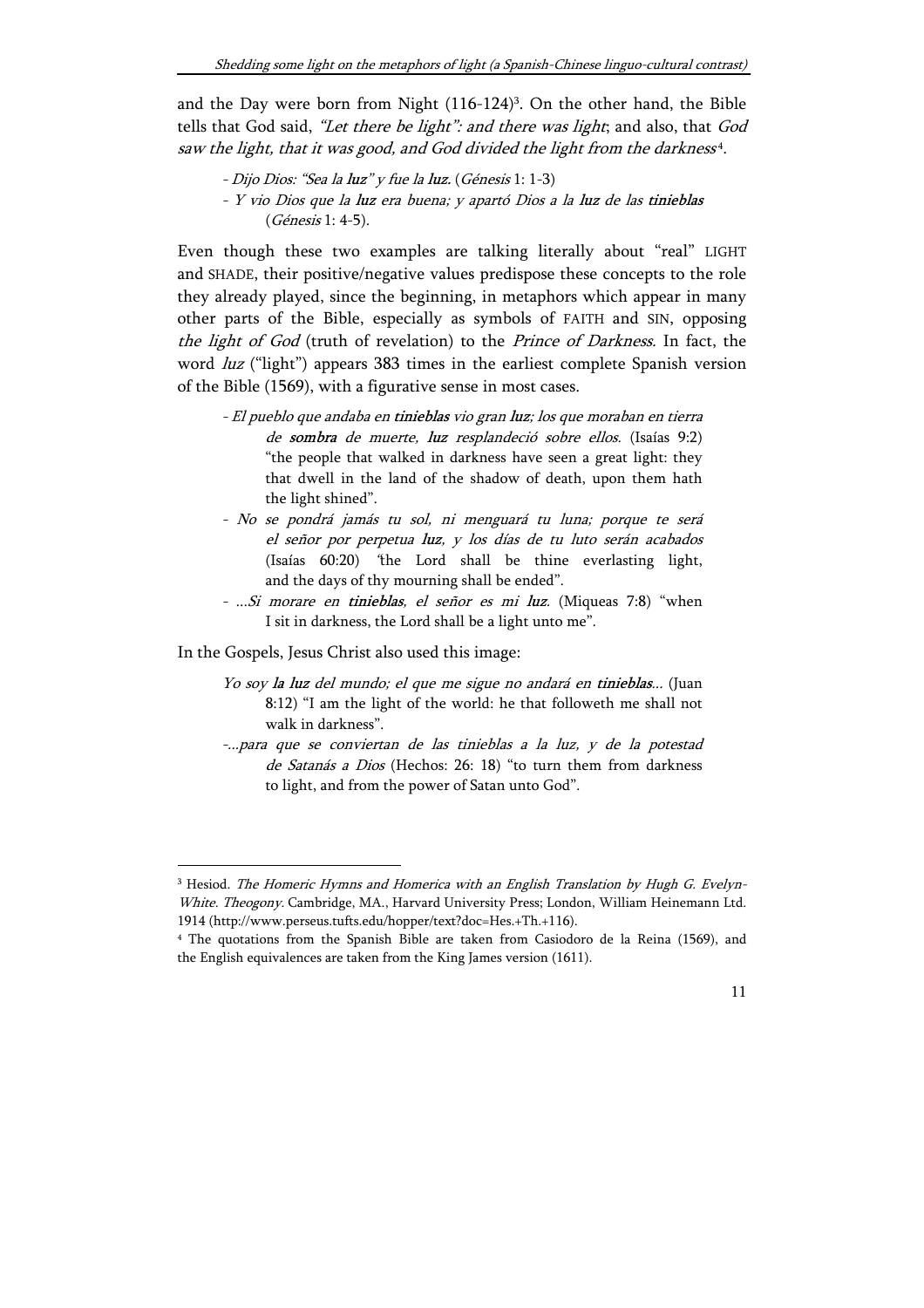Consequently, believers light up candles as a sign of devotion, and the iconography of the Christian church represents the Saints with an aureole<sup>5</sup>.

 In Buddhism, the creation of the world is not a relevant matter for this issue, because its philosophy of time is based on the cycle of infinite life, with no beginning and no end. However, the omnipotent Buddha also "enlightens" all human beings, as still attested by some Chinese phrasemes:

- -Fó guāng 佛光 \*Buddha light "the powerful and beneficent influence of the Buddha on humanity and/or individuals" (Han yu ci dian 2008-2011).
- -Fó guāng pǔ zhào 佛光普照 \*Buddha light universally illuminate "the glory of Buddha is transmitted to everyone" (Ibid.).
- -kāi guāng  $\#\mathcal{H}$  \*open light (opening of light): "the ceremony of consecration in which something is sanctified, a kind of blessing that activates the magical powers of a protective object". It is a Buddhist term for consecration of a statue of a deity. While it is often performed in the Buddhist and Taoist faiths, it is also well known as the act of consecrating new lion costumes used for the traditional lion dance (Wikipedia)<sup>6</sup>.

# 3. Light and shade as embodied mental models

This ideological background partially overlaps a more experiential mental model: we understand better what we can see, thus LIGHT provides understanding and knowledge. The metaphorical macro-model KNOWING IS SEEING (Lakoff 1983), attested in English by idioms such as to clarify  $\Lambda$  see what you're getting at /his claims aren't clear; /the passage is opaque, etc. which also exist in many other Western languages. This explains why the philosophers of the XVIII Century used LIGHT to represent the triumph of science on ignorance and superstition, a pattern easily imported by many European languages, since the underlying mental model, linking LIGHT and KNOWLEDGE, was already shared by the target languages because of the previous religious association. It motivates European metaphors such as:

<sup>6</sup> https://en.wikipedia.org/wiki/Kaiguang (accessed November 2015).



 $\overline{a}$ 

<sup>&</sup>lt;sup>5</sup> A radiant light around the head or body of a representation of a sacred personage (Merriam Webster Dictionary: http://www.merriam-webster.com/dictionary/aureole) (accessed November 2015).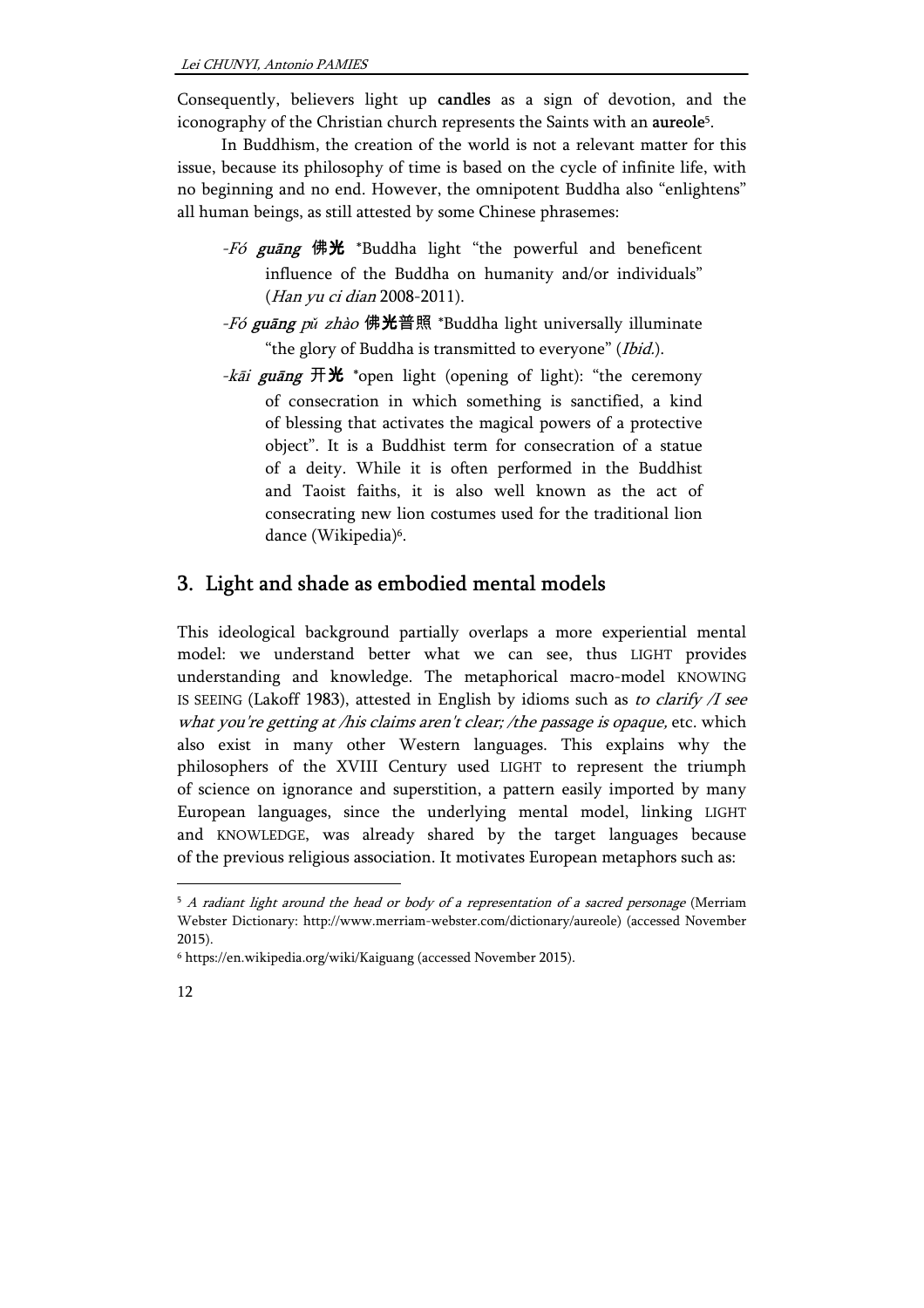-enlightened despotism = sp. despotismo ilustrado; fr. despotisme éclairé; grm. aufgeklärter Absolutismus; nl. verlicht despotisme; rs. просвещённый абсолютизм;

-(age of) enlightenment = sp. siglo de las luces /ilustración; fr. siècle des lumières /illustration; grm. Aufklärung; nl. verlichting; rs. (эпоха) просвещения.

This image has been opposed symetrically to *obscurantism* (sp. *oscurantismo*; fr. obscurantisme; grm. Obskurantismus; rs. обскурантизм), cleverly used by the Philosophers against the Church, which, long ago, had sacralized the ideological connotations of light.

In Spanish, we can find many figurative lexical and idiomatic meanings derived from this systematic association, where LIGHT represents KNOWLEDGE /UNDERSTANDING, and, symmetrically, DARKNESS represents IGNORANCE /MISUNDERSTANDING<sup>7</sup>.

| LIGHT IS KNOWLEDGE                                  |                                                |
|-----------------------------------------------------|------------------------------------------------|
| -alumbrar*enlighten                                 | $=$ "to teach" / "to explain" (cf. DRAE #4)    |
| <i>-aclarar/esclarecer</i> *to clear                | = "to explain"                                 |
| <i>-poner en claro (algo)</i> *to put clear (sth.)  | = "to explain in a simple manner"              |
| <i>-ilustrar</i> <sup>8</sup> *to illustrate        | = "to help to understand"                      |
| <i>-ilustrado</i> *illustrated                      | = "educated" / "cultured"                      |
| <i>-ilustrativo</i> *illustrative                   | = "helping to understand sth."                 |
| <i>-iluminar</i> <sup>9</sup> *to illuminate        | $=$ "to teach" (cf. DUE # 6)                   |
| <i>-ser el faro</i> (de algn.) *be the lighthouse   | = "to be a guide for thought or knowledge"     |
| $($ of sb. $)$                                      | = "to provide information that helps           |
| - <i>dar (/verter) luz</i> *to give /throw light    | understanding" ( $DFDEA$ ) = "to shed light"   |
|                                                     | = "to divulge new information"                 |
| <i>-sacar a la luz</i> (añgo) *to take out to light | = "to be divulged"                             |
| $(\text{sth.})$                                     | = "to understand suddenly"                     |
| <i>-salir a la luz</i> *to come out to light        | = "a very good idea suddenly occurs"           |
| <i>hacerse la luz</i> *to make light                | (to someone's mind)                            |
| -encendérsele la bombilla (a alguien) *the          | = "to begin to open one's mind to the rational |
| light bulb turns+on+itself (to sb.)                 | knowledge of things" (cf. DRAE)                |
| -rayar la luz de la razón *scratch the light        | = "taking into account" (sth.)                 |
| of the reason                                       | = "obviously"                                  |
| <i>-a la luz de</i> (algo) *at the light of (sth.)  | = "to be evident";                             |
| <i>a toda luz / todas luces</i> * at all light(/s)  | = "to be easy to understand"                   |
| <i>-estar claro</i> *to be clear                    | = "to have no doubt" (about sth.)              |

<sup>7</sup> cf. English: clear; illustrate; clarify; clear up; shed (/throw /cast) light [on sth.]; to be brought into light; in the light of [sth.]; of the discussion springs the light; brilliant vs. obscure; dark; benighted; benightedness.

-

<sup>8</sup> From Lat. illustrare "make bright" (https://www.merriam-webster.com/) (accessed November 2015).

<sup>9</sup> From Lat. illuminare "to light up" (https://www.merriam-webster.com/) (accessed November 2015).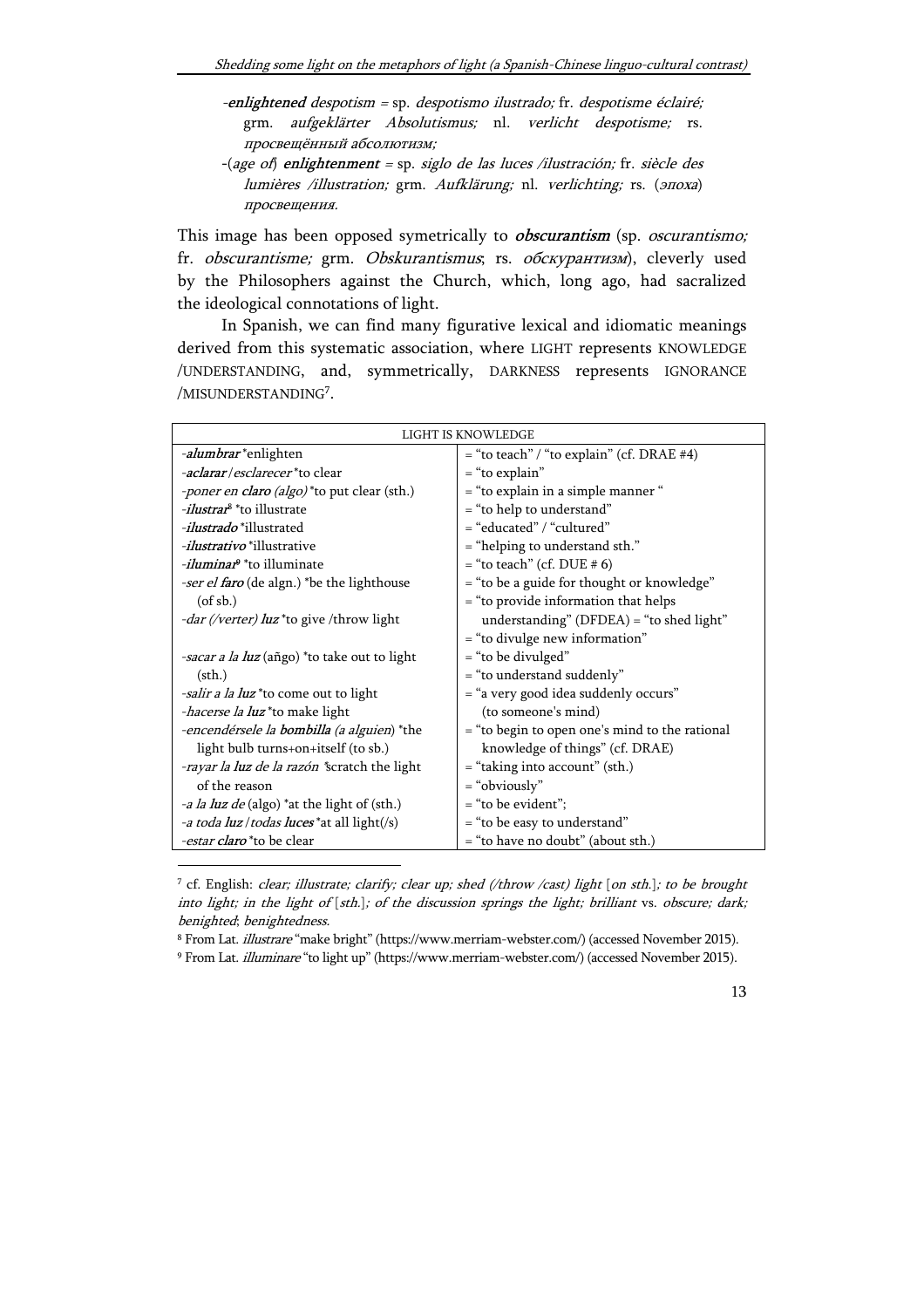| $=$ "more and more evident"                   |
|-----------------------------------------------|
| $=$ "without any possibility of doubt"        |
|                                               |
| $=$ "to understand suddenly reality, in spite |
| of one's previous preconceptions"             |
|                                               |
|                                               |
|                                               |

| DARKNESS IS IGNORANCE                        |                                                                                            |
|----------------------------------------------|--------------------------------------------------------------------------------------------|
| <i>-tiniebla /oscuridad</i> *darkness        | = "ignorance and confusion"                                                                |
| -tenebroso *gloomy                           | = "incomprehensible" / "unknown"                                                           |
| <i>-oscuro</i> *dark                         | = "incomprehensible"/ "unknown"                                                            |
| <i>-sombra</i> *shadow                       | = "incomprehension" / "ignorance"                                                          |
| <i>-oscurecer</i> *to darken                 | = "to prevent to be understood"                                                            |
| <i>-ofuscar</i> *to obfuscate /*to darken    | $=$ "to create confusion in someone's mind"                                                |
| -ser opaco*to be opaque                      | = "to be difficult to understand"                                                          |
| -ceguera *blindness / ciego *blind           | = "inability to understand (sth.) because of one's                                         |
| <i>cegar (a alguien)</i> * to blind (sb.)    | preconceptions, beliefs, etc."                                                             |
| -obedecer ciegamente *to obey blindly        | = "to obey orders without asking their reasons"                                            |
| -a oscuras /ciegas *at dark /blind ones      | = "without knowledge nor reflection"                                                       |
| -cita a ciegas * date at blind [persons]     | = "a meeting between two people previously                                                 |
|                                              | unknown to each other"                                                                     |
| -dar palos de ciego                          | = "to search uncertainly without a method nor                                              |
|                                              | reliable knowledge"                                                                        |
|                                              | -tener una venda en los ojos *to have a = "not to be able to understand reality because of |
| bandage on one's eyes                        | one's beliefs or preconceptions"                                                           |
|                                              | -poner una venda en los ojos (a alguien) *to = "to make (someone) become unable to         |
| put a bandage on the eyes (to someone else)  | understand reality though it is obvious".                                                  |
| -el amor es ciego *love is blind             | = "no faults can be notices in the beloved one"                                            |
| -afición ciega razón *fondness blinds reason | = "affection may prevent us from making objective                                          |
|                                              | decision or judgment, and can lead to cover up                                             |
|                                              | the defects of those we love"                                                              |

The empirical basis of the association between KNOWING and SEEING may explain that we can also find examples of this association in Chinese. However, they are not as numerous and symmetrical as in Spanish.

| LIGHT IS KNOWLEDGE                                                                                                                                                                                                    |                                                                                                                                                                 |
|-----------------------------------------------------------------------------------------------------------------------------------------------------------------------------------------------------------------------|-----------------------------------------------------------------------------------------------------------------------------------------------------------------|
| <i>-jiān tīng zé míng, piān xìn zé àn</i> (兼听则 <b>明</b> ,<br>偏信则 <b>暗</b> ) *simultaneously listen then clear,<br>partial believe then dark (listening to all<br>versions is clear, listening to only one is<br>dark) | = "If you listen to both sides, you understand<br>everything, if you only listen to one part,<br>then you will not understand anything" (Sun<br>Yizhen 2006: 7) |
| -kāi míng开明 *open bright (enlightenment)                                                                                                                                                                              | = "change from barbarism to civilization"                                                                                                                       |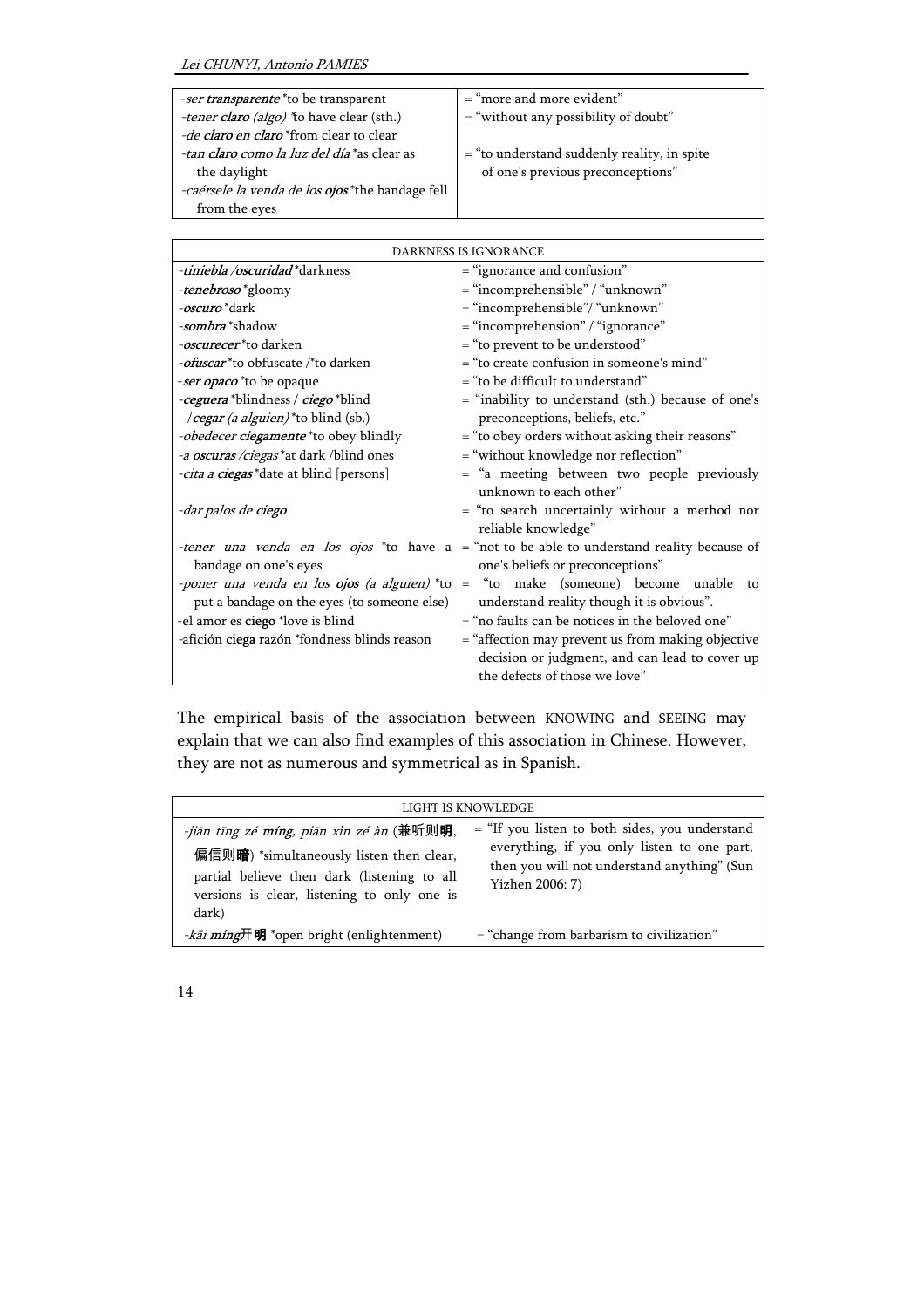Shedding some light on the metaphors of light (a Spanish-Chinese linguo-cultural contrast)

| DARKNESS IS IGNORANCE                                 |                                                                                         |
|-------------------------------------------------------|-----------------------------------------------------------------------------------------|
| - <i>yǐn huì</i> 隐晦*hide dark                         | ="obscure", "vague", "ambiguous" ( <i>Han dian</i> )                                    |
| - <i>máng cóng</i> <b>a</b> $\mathbb{R}$ blindly obey | $=$ "obey thoughtlessly"<br>$=$ "marriage between a couple who unknown                  |
| - <i>máng hūn</i> 盲婚 *blind marriage                  | each other, under the decision of their                                                 |
| -wén máng 文盲 *character blind (blind to               | parents or a matchmaker" ( <i>Han yu ci dian</i> )<br>$=$ "illiterate" ( <i>Ibid.</i> ) |
| read the characters)                                  |                                                                                         |

The difference may be due to the fact that the *Philosophy of Enlightenment* of the Western Philosophers had little influence on Chinese ideology, especially on political thought. According to Mathieu (2015):

Firstly, the ancient Chinese philosophers only ever thought in terms of monarchy (for the Zhou, in the form of a king, and in that of an Emperor for the Han). Secondly, even though some thinkers of the Confucian school concede that a prince should be "lucid" (which falls a little short of "enlightened"), in their eyes intellectual and mental perceptiveness does not appear to be indispensable to political and social progress [...] the very idea of mental and intellectual "enlightenment" is so alien to original Chinese thought that in modern Chinese the concept had to be given an artificial name: *qimeng*, which means, literally, "the opening of ignorance" [to new forms of truth]. It has since been popularized by authors such as Lu Xun (1881-1936), and even Mao Zedong (1893-1976), who gave it his own very personal interpretation. The term's translation into the vernacular speaks for itself, since it clearly focuses on abstract knowledge rather than any practical influence it might have on politics<sup>10</sup>.

 $\overline{a}$ 

<sup>10</sup> D'abord, les philosophes chinois de l'Antiquité n'ont jamais pensé autre chose que la monarchie (pouvoir du roi sous les Zhou, pouvoir de l'empereur à partir des Han). Deuxièmement, si certains penseurs de l'école confucianiste reconnaissent qu'un prince peut être «clairvoyant» (ne disons pas encore éclairé), la lumière intellectuelle ou mentale ne paraît pas considérée comme une caractéristique obvie d'une avancée politique ou sociale (....) l'idée même de «lumière» des mentalités ou des intelligences est-elle absente de la pensée chinoise originelle, à tel point que la notion a dû être rendue par une expression artificielle en chinois moderne: celle de qimeng, c'est-à-dire, littéralement, d'«ouverture de l'ignorance» [à des vérités neuves], comme l'ont vulgarisée les auteurs tels Lu Xun (1881-1936), puis Mao Zedong (1893-1976) lui-même, on voit bien dans quel état d'esprit. Cette traduction est, en elle-même, une indication, puisqu'elle ne semble viser que la connaissance et non point le champ politique au sein duquel elle s'opérerait (English translation is ours).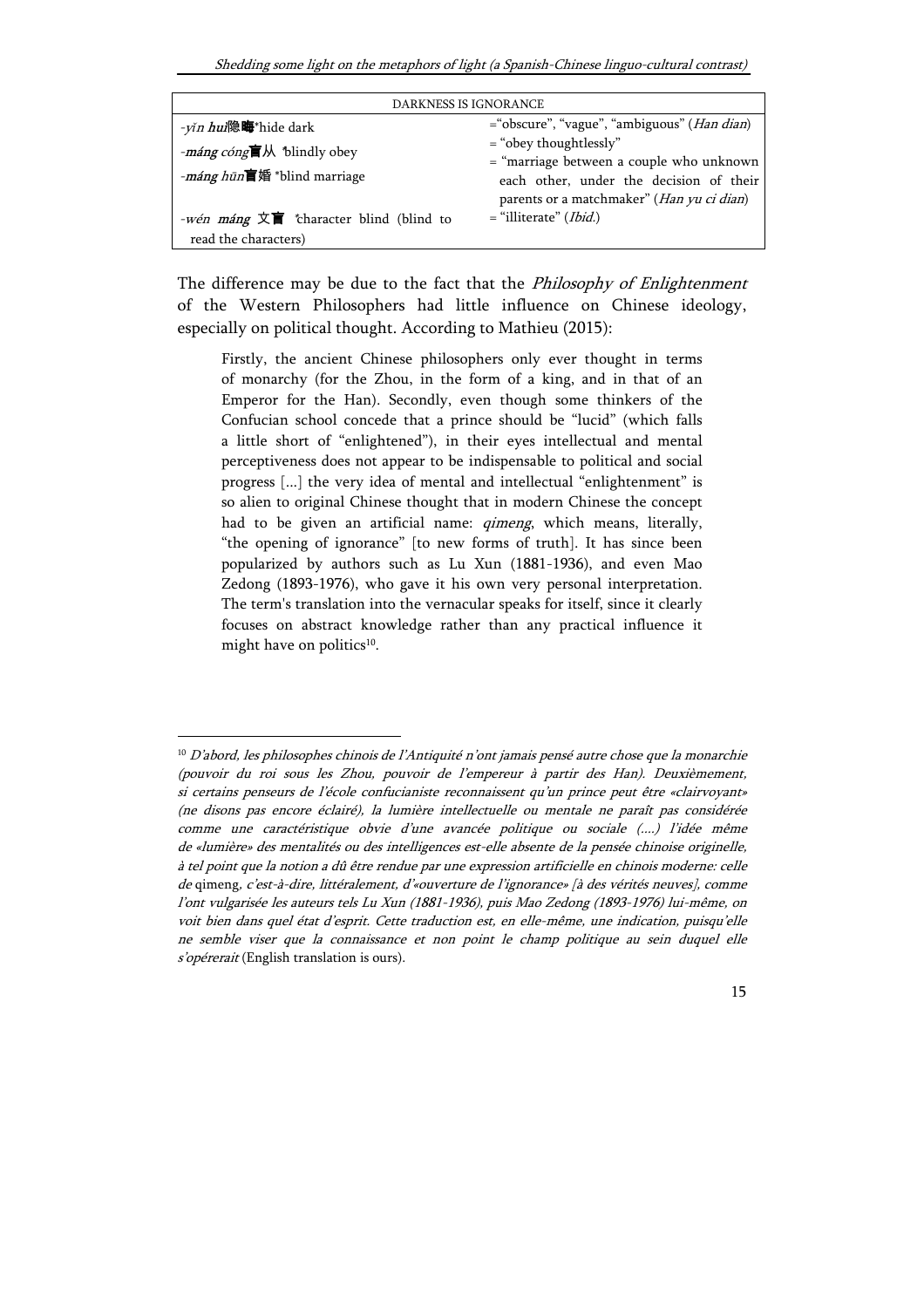# 4. Metonymical extensions of metaphors

Once LIGHT and SHADE are associated to the target domains of KNOWLEDGE and IGNORANCE, this "connection" can be extended to other concepts which are conceptually contiguous to these targets.

### 4.1 LIGHT is INTELLIGENCE, DARKNESS is STUPIDITY

In both languages, the association to KNOWLEDGE involves, by metonymy, the individual capacity of understanding (INTELLIGENCE), which may also be represented by LIGHT. Symmetrically, STUPIDITY is symbolized by DARKNESS, and, by means of a secondary extension, implies BLINDNESS, SHORT-SIGHTEDNESS, etc.

|                                         | LIGHT IS INTELLIGENCE                                                                         |
|-----------------------------------------|-----------------------------------------------------------------------------------------------|
| $-lux$ *light                           | $=$ "clarity of mind" (DRAE #14)                                                              |
| - <i>lumbre</i> light                   | $=$ "intelligence and reason" (DUE #12)                                                       |
|                                         | <i>luz de la razón</i> "light of the = "knowledge of things, which comes from natural speech" |
| reason,                                 | (DAUT: IV).                                                                                   |
| - <i>lucidez</i> *lucidity              | $=$ "capacity to perceive the truth on a rational way"                                        |
| -lúcido "lucid                          | $=$ "able to perceive the truth in spite of confusion"                                        |
| -mente clara* clear mind                | = "able to perceive the truth in spite of confusion",                                         |
|                                         | [cf. eng. <i>clearheaded</i> ]                                                                |
| <i>-clarividente</i> *clear-seeing      | = "able to able to perceive the truth" in spite of confusion",                                |
|                                         | [cf. fr./eng. <i>clairvoyant</i> ]                                                            |
| <i>-mente brillante</i> *brilliant mind | $=$ "brilliant mind"                                                                          |
| <i>-idea brillante</i> *shiny idea      | $=$ "brilliant idea"                                                                          |
| <i>-idea luminosa</i> "luminous idea    | = "excellent idea"                                                                            |

| LIGHT IS INTELLIGENCE                        |                                                      |
|----------------------------------------------|------------------------------------------------------|
| -míng rén bù bì xì shuō 明人不必细说 *clear        | $=$ "it is not necessary explain many things to      |
| person not necessary in+detail say           | intelligent people, a few words are enough"          |
| - yǒu yǎn guāng 有眼光 *have eye light (to have | $=$ "to be able to evaluate and appreciate the right |
| a light in one's eye)                        | things"                                              |
| - <i>míng hui</i> 明慧 *clear wise             | $=$ "intelligent"                                    |
| - <i>míng zhì</i> 明智* clear wise             | = "wise; reasonable"                                 |

| DARKNESS IS STUPIDITY                                                                                |                                                         |
|------------------------------------------------------------------------------------------------------|---------------------------------------------------------|
| <i>hombre de pocas luces</i> *man of few lights                                                      | $=$ "foolish male"                                      |
| <i>-no ser ninguna lumbrera</i> *not to be a luminary                                                | $=$ "to be completely stupid" (euphemism by<br>litotes) |
| <i>-no ver más allá de sus narices</i> *not to see beyond = "unable to make foresights", "who thinks |                                                         |
| one's own nose                                                                                       | only at short-term", [cf. eng. short-sighted]           |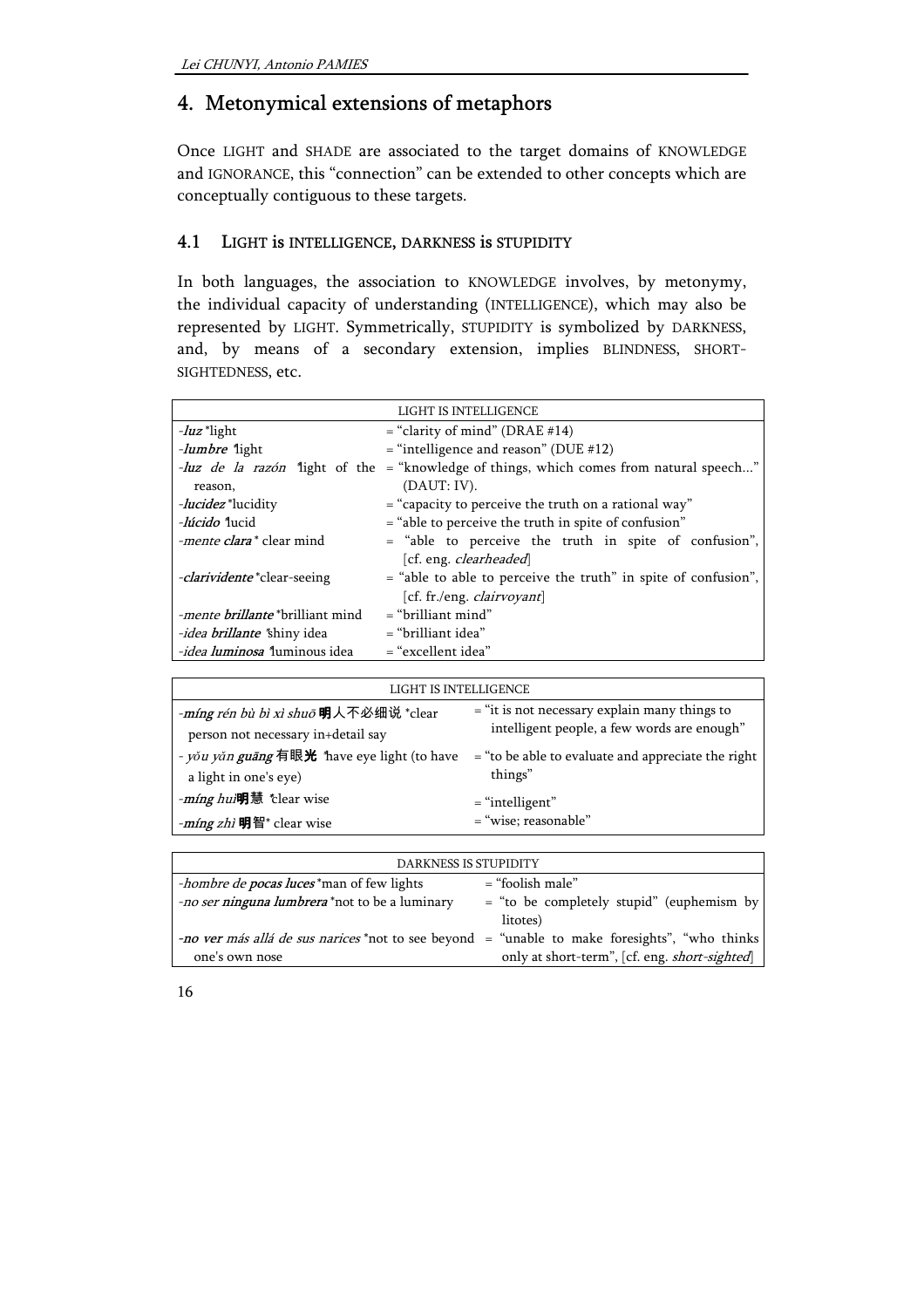Shedding some light on the metaphors of light (a Spanish-Chinese linguo-cultural contrast)

| DARKNESS IS STUPIDITY                                                                                  |                                                                               |
|--------------------------------------------------------------------------------------------------------|-------------------------------------------------------------------------------|
| -yú mèi愚昧 *stupid obscure                                                                              | $=$ "fatuous"                                                                 |
| - <i>hūn jūn</i> <b>昏</b> 君 *obscure monarch                                                           | = "fatuous and intemperate monarch"                                           |
| - <i>mù guāng rú dòu</i> 目光如豆 *eye light seem<br>legume (sight as small as a legume)                   | $=$ "inability of a long-term reasoning";<br>"shortsightedness"               |
| -shǔ mù cùn guāng鼠目寸光 *rat/mouse eye<br>inch <sup>11</sup> light ("the light measure of mouse<br>eyes) | $=$ "shortsighted", "unable to preview the<br>consequences of one's own acts" |
| <i>-àn mèi</i> 暗昧 *dark without+notion                                                                 | $=$ "stupid and ignorant"                                                     |
| - <i>hūn yōng</i> 昏庸 *dark mediocre                                                                    | $=$ "stupid and fatuous" (Sun Yizhen 2002:372)                                |

#### 4.2. LIGHT is LEGITIMACY, DARKNESS is CLANDESTINITY

There is a causative contiguity between KNOWLEDGE and TRUTH, and, symmetrically, between IGNORANCE and DECEPTION (showing vs. concealing the truth). Therefore, the symbolism of LIGHT/SHADE may also be extended metonymically to this opposition. Since DARKNESS helps to hide secret (or forbidden) things, this opposition has also connotative links with ILLEGALITY.

| LIGHT IS LEGITIMACY                     |                                                      |
|-----------------------------------------|------------------------------------------------------|
| <i>-a las claras</i> *to the clear ones | = "sincerely"                                        |
| -hablar claro*speak light               | $=$ "to speak frankly"                               |
| -a plena luz del día *at full daylight  | = "not hiding", <i>in broad daylight</i>             |
| -transparencia *transparency            | $=$ "avoiding corruption"                            |
| -con luz y taquígrafos *with light and  | $=$ "with total access to information about a public |
| stenographers                           | event"                                               |
| -claro y raspado*clear and scraping     | $=$ "very frankly" (DRAE 2014).                      |

| DARKNESS IS CLANDESTINITY                       |                                                   |
|-------------------------------------------------|---------------------------------------------------|
| <i>-a oscuras</i> *at dark ones (in the dark)   | $=$ "secretly; clandestinely"                     |
| -de tapadillo *of covered                       | = "stealthily" [cf. eng. <i>under the table</i> ] |
| -opacidad *opacity                              | $=$ "lack of information and legal control"       |
| <i>-gobierno en la sombra*government in the</i> | = "secret or invisible power which controls the   |
| shadow (shadow government)                      | actual political authorities"; [cf. eng. shadow   |
|                                                 | government                                        |
| -oscura conspiración *dark conspiracy           | = "secret political activity against someone"     |

-

<sup>&</sup>lt;sup>11</sup> The *cùn*<sup> $\pm$ </sup>(\*thumb) is a traditional Chinese unit of measure (1 *cùn* = 1.463 inches).

<sup>17</sup>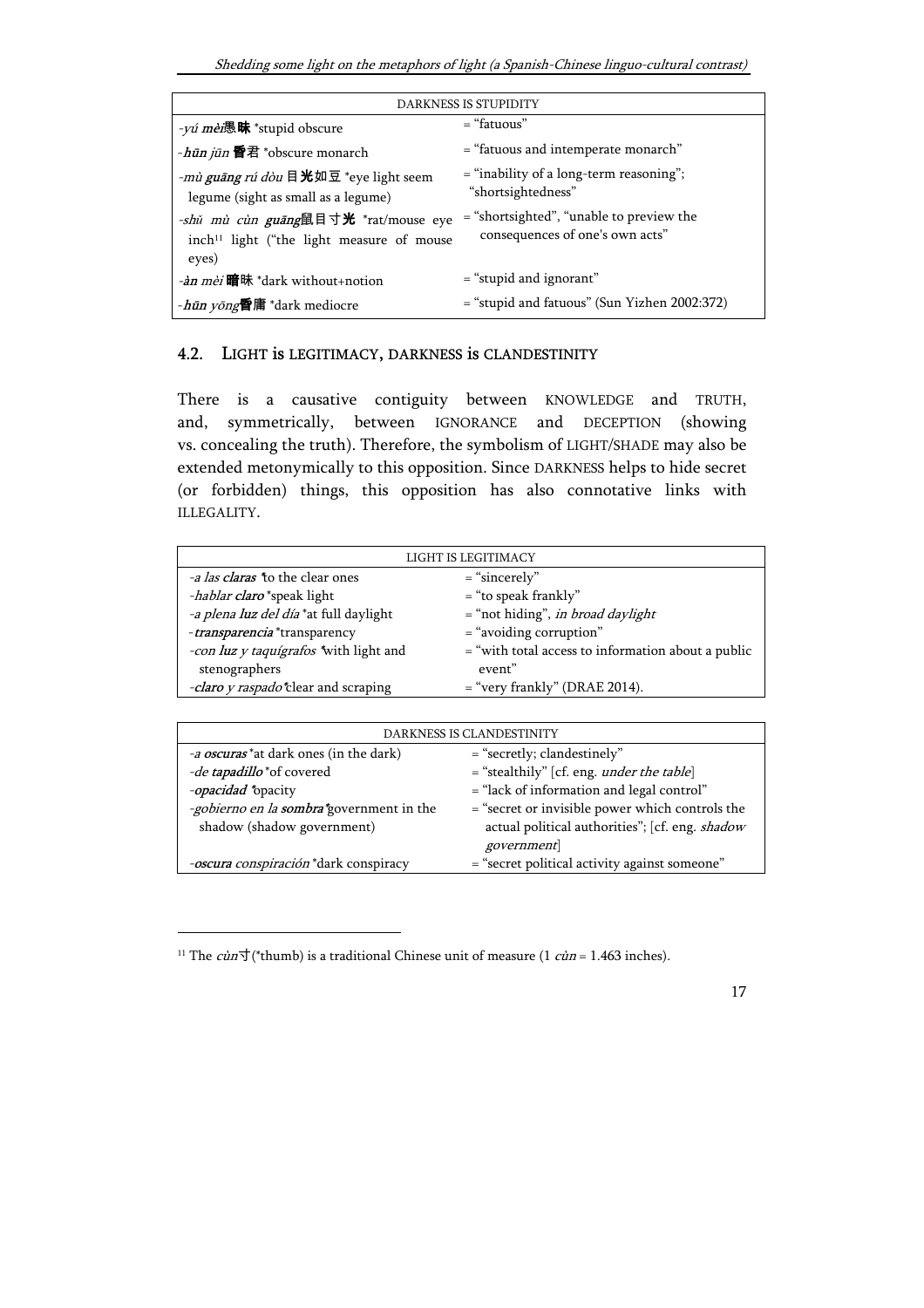This conceptual mapping is also attested in Chinese in its two poles:

| LIGHT IS LEGITIMACY                                     |                                                |
|---------------------------------------------------------|------------------------------------------------|
| -lěi luò guāng míng 磊落光明*frank open light               | $=$ "upright and honest"                       |
| clear                                                   |                                                |
| -xīn dì guāng míng心地光明*heart earth light                | $=$ "sincere and upright"                      |
| clear                                                   |                                                |
| <i>-guāng fēng jì yuè</i> <b>光</b> 风霁月*light wind clear | = "be an honest officer or be an honest and    |
| moon (the clear sky after the rain, with fresh          | upright person" (Zai xian han yu zi dian 2015) |
| breeze and bright moon)                                 |                                                |
| - <i>míng kuài</i> 明快 *bright fast                      | $=$ "frank; sincere"(SunYizhen 2006:578)       |

| DARKNESS IS CLANDESTINITY           |                                                    |
|-------------------------------------|----------------------------------------------------|
| -míng rén bù zuò àn shì 明人不做暗事      | $=$ "an honest person will not do anything         |
| *clear person not do dark event     | underhand" (Sun Yizhen 2006: 577)                  |
| <i>-yīn móu guǐ jì</i> 阴谋诡计         | $=$ "conspiracies and plots; intrigue and          |
| *dark schemes sly stratagem         | miachiavellian tricks" (Han yu ci dian)            |
| -àn xiāng cāo zuò <b>暗</b> 箱操作      | $=$ "an event or an activity is performed          |
| *dark box operate do                | clandestinely" (Ibid.)                             |
| - <i>yīn xiǎn</i> 阴险*dark dangerous | $=$ "insidious", "treacherous" ( <i>Han dian</i> ) |
| - yīn sǔn <b>阴</b> 损 *dark harm     | $=$ "hurt secretly" ( <i>Ibid.</i> )               |
|                                     |                                                    |

#### 4.3. LIGHT is HONOUR, DARKNESS is ANONYMITY or BAD REPUTATION

Another metonymy, more grounded on Spanish culture than on any experiential basis, makes the religious LIGHT/SHADE symbolism of GLORY to be extended to neighboring concepts, such as SUCCESS, FAME and HONOUR<sup>12</sup>. Symmetrically, DARKNESS can represent its opposite, ANONYMITY or even BAD REPUTATION<sup>13</sup>. We can also find spontaneous metaphors into creative discourse, derived from the same model: for example, se apagó su luz (\*his light was turned off) meaning "his celebrity began to vanish". In the following example, a basketball player is described metaphorically with the image of light  $(luz)$ :

el pívot llegó como estrella NBA en la temporada 2001-2002, procedente de Chicago, y su luz se apagó poquito a poco, hasta pasar desapercibido

<sup>&</sup>lt;sup>13</sup> cf. English: to remain in obscurity; to slide into obscurity; to fade into obscurity; to obscure someone's identity.



<sup>&</sup>lt;sup>12</sup> cf. English: the light of fame; to be brilliant; to become a star; to be on the spotlight.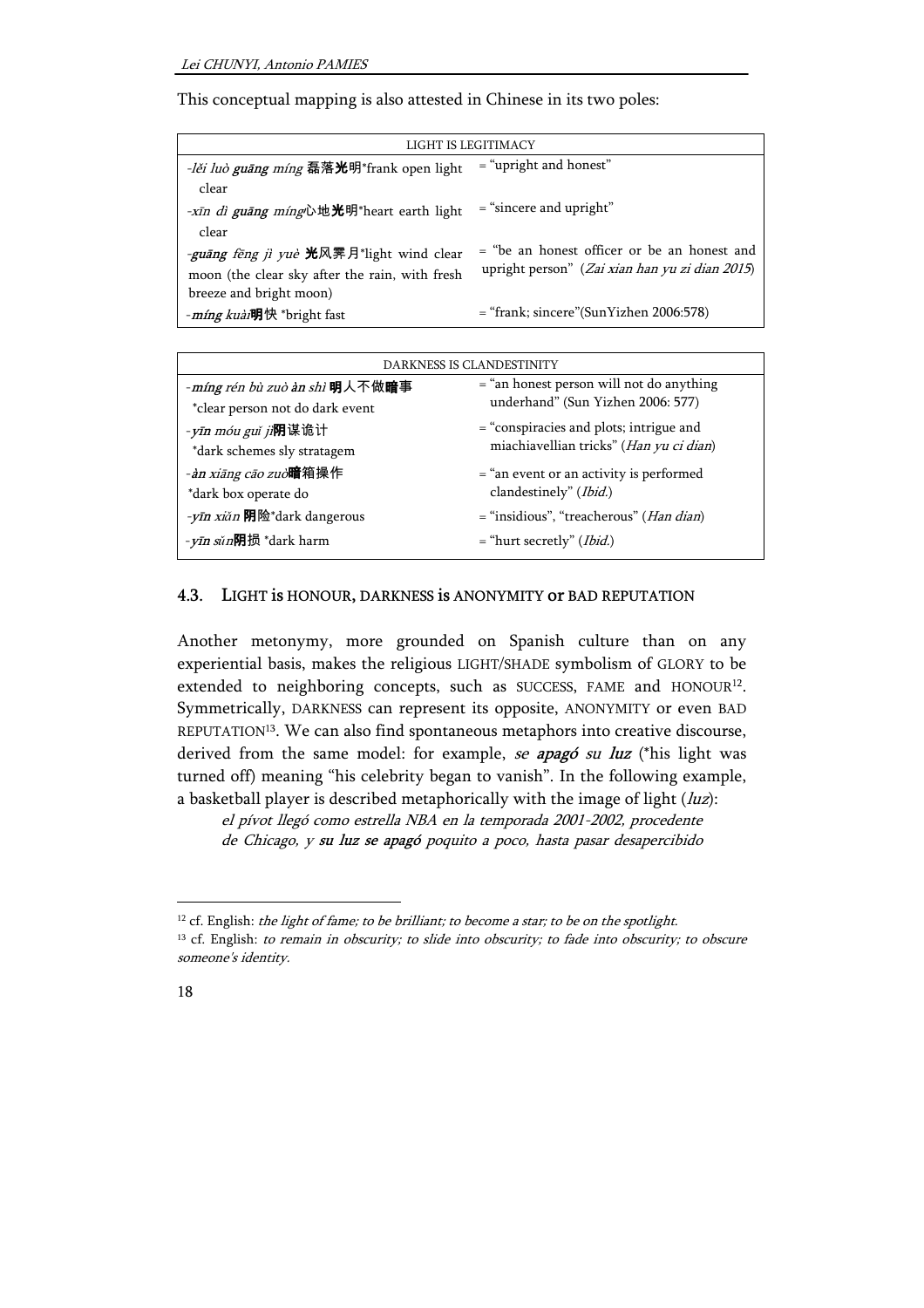por la  $ACB<sup>14</sup>$  ("the pivot came as a NBA star in the 2001-2002 season, coming from Chicago, and his light faded little by little, until passing unnoticed in the ACB").

| LIGHT IS SUCCESS-FAME-HONOUR                           |                                                      |
|--------------------------------------------------------|------------------------------------------------------|
| - <i>brillante</i> *shiny                              | $=$ "famous"                                         |
| - <i>brillar</i> <sup>*</sup> to shine                 | $=$ "be outstanding; to excel in talent" (DRAE)      |
| - estrella de cine *star of movies                     | = "famous movie actor" [cf. <i>Hollywood star</i> ]  |
| <i>- estar en el candelero</i> *to be in the limelight | $=$ "to get attention and interest from the public", |
| /candlestick                                           | [cf. eng. to be in the spotlight]                    |
| <i>- lucirse</i> *to twinkle                           | $=$ "to show off"                                    |
| - <i>lucimiento</i> *sparkle, *brilliance              | $=$ "the show off"                                   |
| <i>- ilustre</i> *illustrious                          | $=$ "distinguished"                                  |
| - <i>ilustrísimo</i> *very illustrious                 | = "honorable", "Excellency" (Spanish standard        |
|                                                        | forms of address for ministers and deans)            |

| DARKNESS IS ANONYMITY OR BAD REPUTATION        |                                                 |
|------------------------------------------------|-------------------------------------------------|
| - personaje oscuro *dark character             | $=$ "modest and completely unknown person"      |
| - personaje gris*grey character                | $=$ "not outstanding person"                    |
| - <i>oscuridad</i> *darkness                   | $=$ "anonymity"                                 |
| <i>- denigrar</i> (a alguien) *to darken (sb.) | $=$ "to harm the reputation (of sb)", [cf. eng. |
|                                                | to denigrate] <sup>15</sup>                     |

In Chinese there are some similar associations. As already mentioned, in spite of their great differences, Christian and Buddhist cultural traditions share the religious association between the image of LIGHT and the religious concept of GLORY. Modern Chinese culture has even extended this connection to VICTORY, as it is reflected, for example, in the iconography of the posters for the "Army Day" ( $1<sup>st</sup>$  of August), where the five-star is shining with a great aureole, or in the lyrics of a famous patriotic song titled 五星红旗永远放光芒 (Wǔ xīng hóng qí yǒng yuǎn fàng guāng máng). Its literal meaning is "the fivestar red flag shines forever", and it expresses figuratively that the People's Republic of China will achieve glory and success.

-

<sup>&</sup>lt;sup>14</sup> El Mundo, Supl. Deporte 17/02/2003 (accessed November 2015).

<sup>&</sup>lt;sup>15</sup> <Lat. *denigrare* \*to paint in black: "to darken" (compound:  $de$  "from" + niger "black") [DRAE] (accessed November 2015).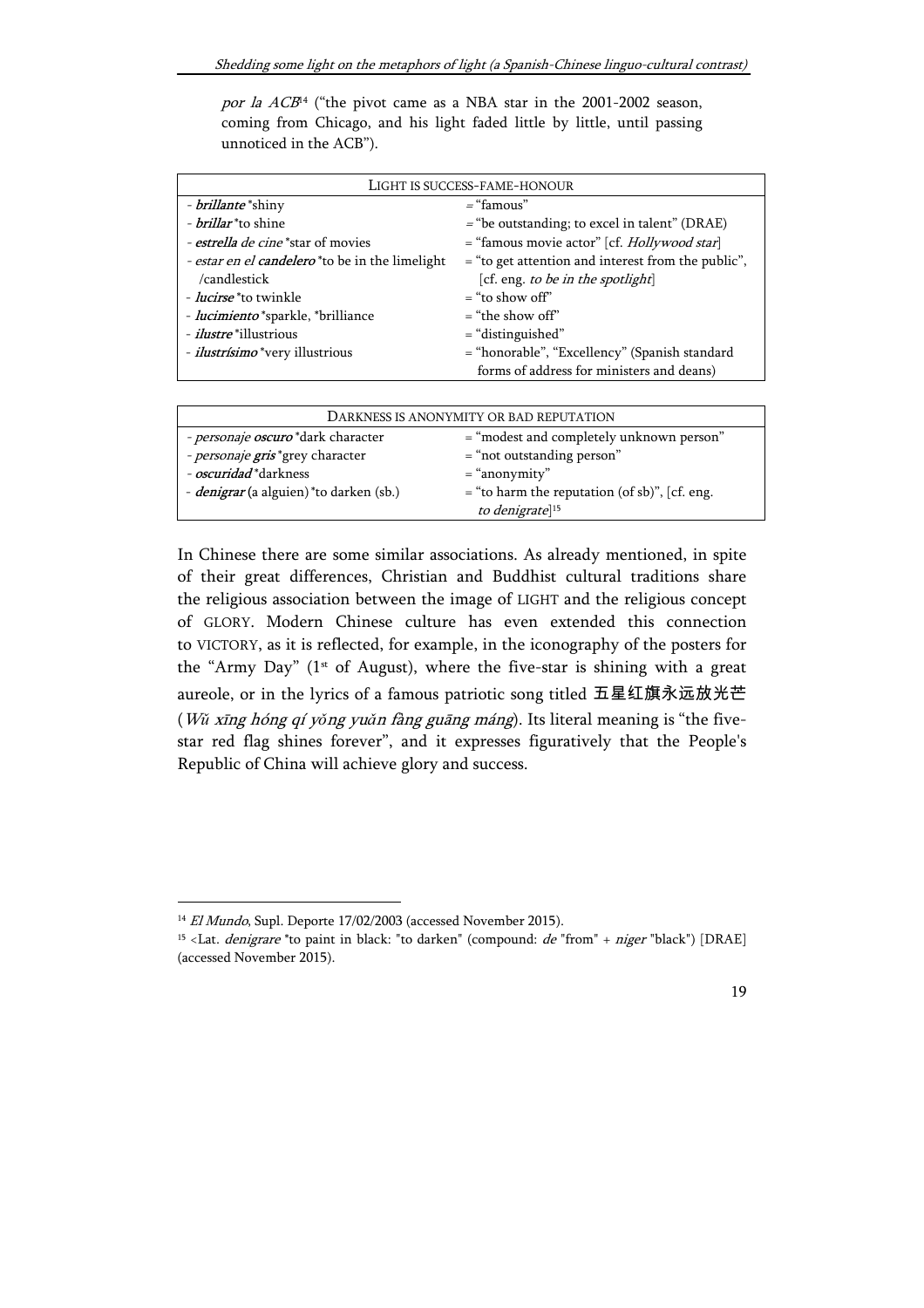

(Kua Fu Zhui Ri: Poster for China's Army Day)<sup>16</sup>

As attested in language, this polysemy has been also extended metonymically to HONOUR, since the word guang光 (\*light) is a component of several courteousness idiomatic formulae expressing the respect of the host to his guests (Sun Yizhen 2002). Symmetrically, DARKNESS is related to FAILURE and DISHONOUR.

| LIGHT IS HONOUR                                                                                                                                                                                 |                                                                                                                                  |
|-------------------------------------------------------------------------------------------------------------------------------------------------------------------------------------------------|----------------------------------------------------------------------------------------------------------------------------------|
| - zhēng guāng争光*compete light (compete for light)<br><i>-guāng lín</i> 光临 *light arrive / <i>guāng jià</i> 光驾*light<br>float (Sun Yizhen 2002)                                                  | $=$ "gain honors"<br>= "two formulae of courtesy to express<br>that the presence of the guest has brought<br>honour to the host" |
| - <i>jing qǐng guāng lín</i> 敬请光临 *respectably request<br>light arrive ( <i>Ibid</i> .)<br>- gōng hòu dà jià guāng lín<br>恭候大驾光临*respectfully expect big float light<br>arrive ( <i>Ibid</i> .) | = "your presence is cordially requested"<br>$=$ "the presence of the guest has brought<br>honor to the host"                     |
| - <i>huān yíng guāng gù</i> 欢迎 <b>光</b> 顾 *happy receive light<br>arrive ( <i>Ibid</i> .)                                                                                                       | $=$ "we request the pleasure of your<br>company"                                                                                 |
| - <i>huān yíng guāng gù</i> 欢迎 <b>光</b> 顾 *glad to receive light<br>buy ( <i>Ibid</i> .)                                                                                                        | = "welcome, glad to have you presence" /<br>"thank you for coming"                                                               |

| DARKNESS IS ANONYMITY OR BAD REPUTATION          |                                                             |
|--------------------------------------------------|-------------------------------------------------------------|
| - <i>liǎn shàng wú <b>guāng</b></i> 脸上无 <b>光</b> | $=$ "to be dishonoured" ( <i>Zai xian xin hua zi dian</i> ) |
| *face on without light (dark faced)              |                                                             |
| - <i>mǒ hēi</i> 抹 <b>黑</b> *spread dark          | $=$ "to discredit (someone)" ( <i>Ibid</i> .)               |

<sup>16</sup> 傲视网 (Ao Shi Website) [07-07-2016], design by 夸父追日 (Kuā Fù Zhuī Rì) (accessed 20-03- 2020) (http://www.aoao365.com/hc/jieri/2016102052.html).



 $\overline{a}$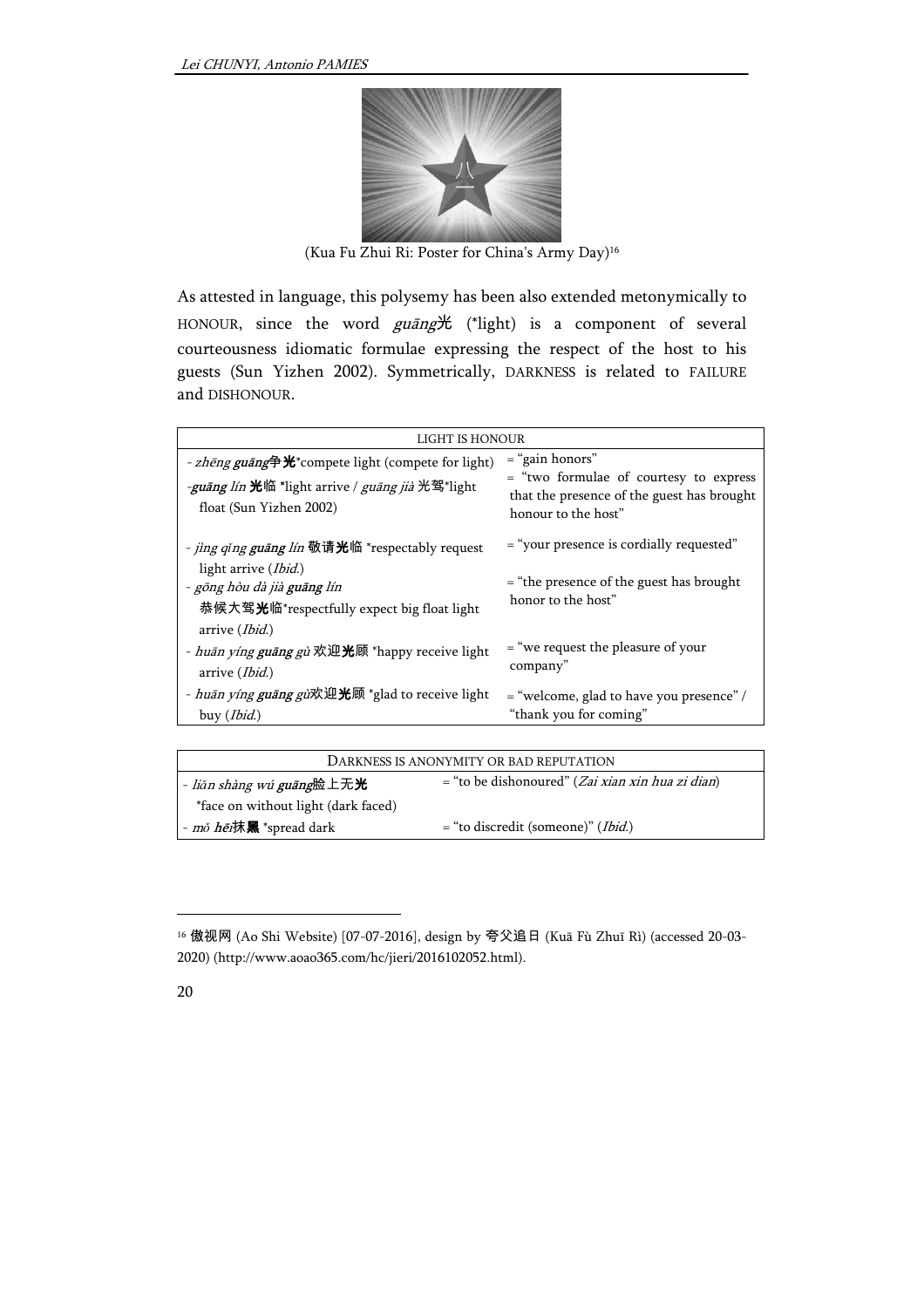#### 4.4. LIGHT is HOPE, DARKNESS is DESPAIR

Another metonymy relates the "physical" light to the religious LIGHT/SHADE metaphors, in order to symbolize HOPE/DESPAIR. For sailors and fishermen, the hope of survival depended mainly on the weather, opposing the darkness of stormy weather to the sunlight of quiet seas, motivating, for example, the English proverb, every cloud has a silver lining. More recently, mine industry motivated the image of the light at the end of the tunnel, derived from a similar association between LIGHT and HOPE, or DARKNESS and DESPAIR<sup>17</sup>. The background of the theological metaphor of hope and faith is strengthened by this added metonymic connection, attested in Spanish language by figurative expressions such as:

| LIGHT IS HOPE                                                     |                                                                          |
|-------------------------------------------------------------------|--------------------------------------------------------------------------|
| -un rayo de luz*a ray of light                                    | = "something that provides a small amount of hope or                     |
| =rayo de esperanza *ray of hope                                   | happiness in a difficult situation"                                      |
| <i>-ver la luz</i> *to see the light                              | = "to have positive expectations after a long period of<br>difficulties" |
| -la luz al final del túnel* the light at the<br>end of the tunnel | = "first positive signals after a long period of troubles"               |
| -futuro radiante *shiny future                                    | = "expectedly good future", [cf. eng. <i>bright future</i> ]             |
| -futuro brillante *shiny future                                   | ="future with good prospects" [cf. eng. brilliant future]                |
|                                                                   |                                                                          |

| <b>DARKNESS IS DESPAIR</b>                            |                                                        |
|-------------------------------------------------------|--------------------------------------------------------|
| -negra desesperación *black despair                   | $=$ "complete despair"                                 |
| -oscuros presagios *dark omens                        | $=$ "pessimistic premonitions"                         |
| -tenerlo/verlo muy negro *to have/see it very         | $=$ "situation in which one cannot expect anything     |
| black                                                 | good" [cf. eng. to have dark future]                   |
| -oscuro futuro*dark future                            | $=$ "bad expectations", [cf. eng. <i>dark future</i> ] |
| <i>-porvenir tenebroso</i> <sup>*</sup> gloomy future | $=$ "bad expectations", [cf. eng. <i>dark future</i> ] |
| -llegar (/venir) nubarrones *thunderclouds            | $=$ "something bad will happen"                        |
| are arriving (/coming)                                |                                                        |

 $\overline{a}$ 

<sup>&</sup>lt;sup>17</sup> Cf. English: bright future, brilliant future vs. dark future, gloomy view, obscure premonition, dark pessimism, to be full of gloom and doom, to be a doom-and-gloomer.

<sup>21</sup>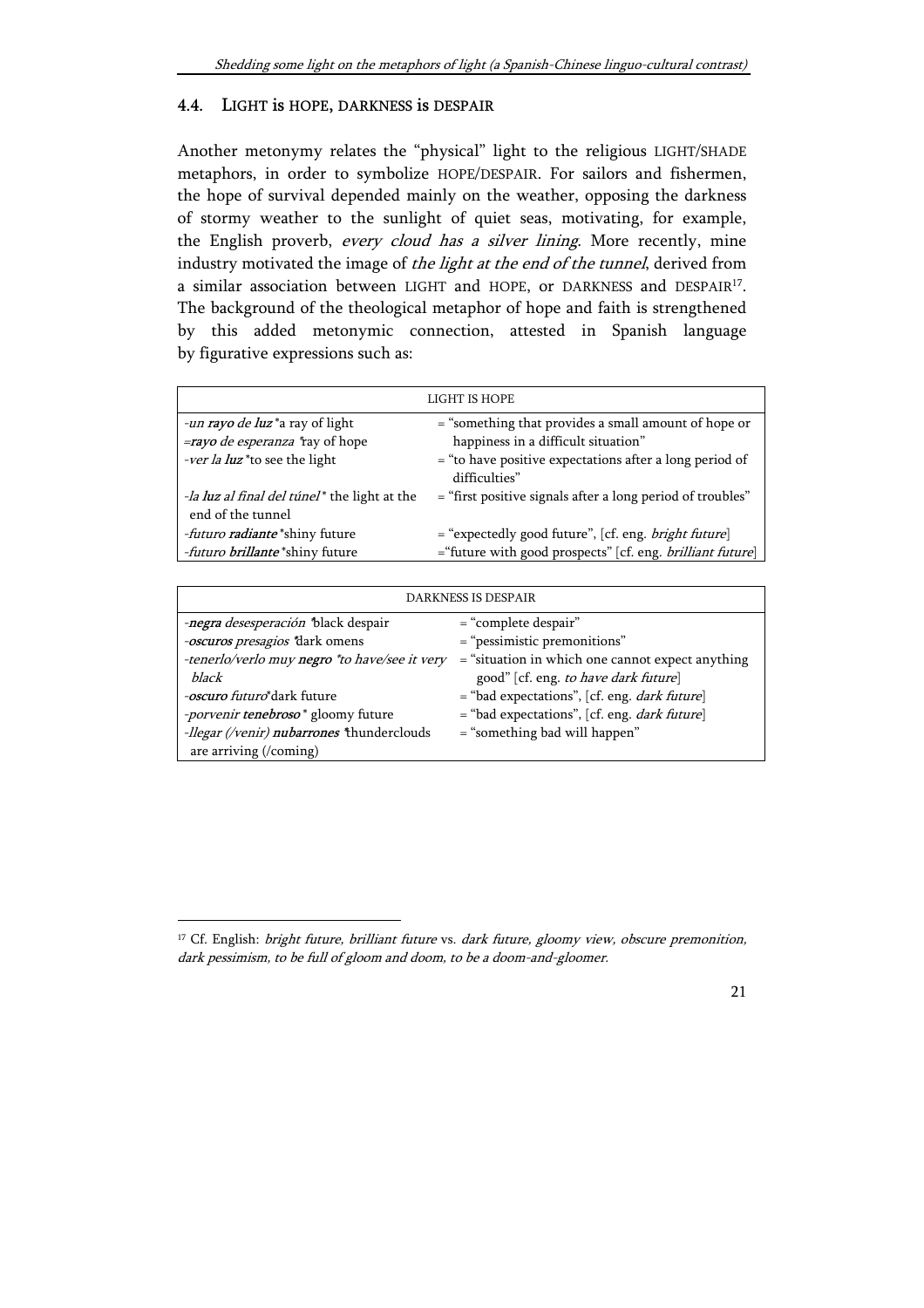The same cultural symbolism is reflected in Chinese lexicalized metaphors such as:

| LIGHT IS HOPE                                                  |                                                                                                              |
|----------------------------------------------------------------|--------------------------------------------------------------------------------------------------------------|
| <i>-guāng míng dà dào</i> 光明大道 *light bright<br>big road       | $=$ "good expectations" (Zai xian xin hua zi dian),<br>[cf. eng. <i>bright future</i> ]                      |
| <i>-shǔ guāng</i> 曙光 *dawn light                               | $=$ "hope" ( <i>Ibid.</i> )                                                                                  |
| <i>-yáng <b>guāng</b> gōng chéng</i> 阳光工程 *sunlight<br>program | $=$ "name of a Chinese welfare program to fund<br>schools for poor children by means of public<br>donations" |

| DARKNESS IS DESPAIR                                                                                    |                                                                                                          |
|--------------------------------------------------------------------------------------------------------|----------------------------------------------------------------------------------------------------------|
| - qián jǐng àn dàn 前景 <b>黯</b> 淡<br>*front panorama dark little+dense (the future<br>panorama is dark) | $=$ "to have poor expectations for the future; "to<br>have an unattractive future" (Sun Yizhen<br>2006:7 |
| - <i>huì qì</i> 晦气*dark air                                                                            | $=$ "misfortune; unluckiness" (a kind of formula to<br>express a "bad day")                              |
| - jīn tiān zhēn hēi今天真黑! *today is very<br>dark                                                        | $=$ "today is very unlucky day!"                                                                         |

# 5. Linguo-cultural gaps

As far as metaphoric macro-models are concerned, the above-mentioned data on Spanish and Chinese show striking similarities between these typologically unrelated languages. However, there are some important discrepancies as well. One of the major differences is that, in Chinese, the LIGHT may also have negative connotations, and, especially in these cases, there is no symmetrical opposition with DARKNESS. There are at least three Chinese metaphorical models in which, unlike Spanish, negative values are symbolized by light: NAKEDNESS, EMPTINESS and LONELINESS.

#### 5.1. LIGHT is NAKEDNESS

| - <i>guāng tóu</i> 光头 *luminous head          | $=$ "bald head" (Sun Yizhen 2006)                                         |
|-----------------------------------------------|---------------------------------------------------------------------------|
| - <i>guāng jiǎo</i> 光脚 *luminous foot         | $=$ "barefoot" ( <i>Ibid</i> .)                                           |
| - <i>guāng tū tū</i> 光秃秃 *luminous bare bare  | $=$ "uncovered"; "bare" ( <i>Ibid</i> .)                                  |
| - <i>guāng bǎng zi</i> 光膀子 *luminous arm SUF. | $=$ "naked in the upper part of the body" [for<br>males] ( <i>Ibid</i> .) |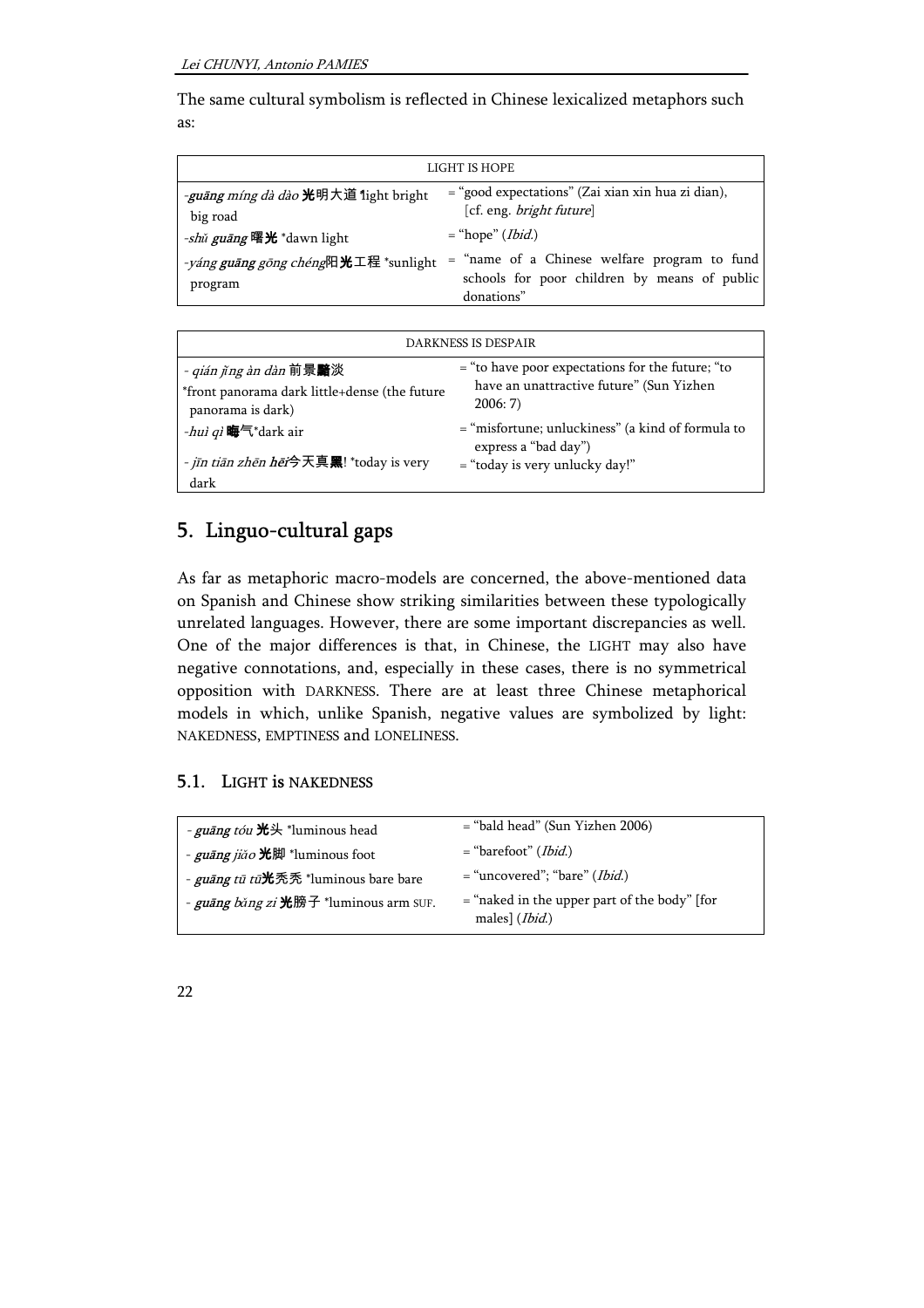#### 5.2. LIGHT IS EMPTINESS

By extension of the idea of nudity, the image of LIGHT also refers to the EMPTINESS and EXHAUSTION in a more general way. The character guāng (光 \*light) may express "to leave nothing" and even "to spend one's entire fortune".

chī guāng 吃光 \*eat light "eat up (all); mài guāng 卖光 \*sell light "sell up (all).

There is a relatively modern idiom, *yuè guāng zú* [月光族 (\*moon light group) "people of moonlight", which is referring ironically to those who always spend all their wages before the end of the month, who barely "make ends meet"<sup>18</sup>.

#### 5.3. LIGHT is LONELINESS

The word guāng光 ("light") may indicate "without family, company, partner, followers, etc.". For example, a man of marriageable age who still stays single is called  $\frac{g$ uāng  $g$ ùn (光棍 \*light stick "single", "celibate").

Chinese culture places great emphasis on having offspring. In a certain sense, the descendants are compared to the "branches and leaves of the tree", while the parents are compared to the "trunk". When a man has no wife, it means that he will have no descendants, like a debarked stick. The expression *guāng gǎnr*光杆儿 \*light stick SUF. ("barked stick") refers to "one who has lost all his family and left alone; orphan" or "someone without follower or people who support him" (Han yu ci dian).

#### 5.4. LIGHT is LIFE, DARKNESS is DEAD

-

Conversely, Spanish has a figurative association which is absent in Chinese: the metaphoric model linking LIGHT to BIRTH and DARKNESS to DEATH.

<sup>&</sup>lt;sup>18</sup> This term is in fact a word pun, since the expression  $y\alpha\dot{\beta}$  guang月光 (\*moon light) can be understood in two different ways, either "moon light" or "to spend all the money before the end of the month", depending on its context. In Chinese, the character for "moon" and for "month" is the same  $(H)$ , and the pronunciation is also homophonic  $(vu\dot{e})$ .

<sup>23</sup>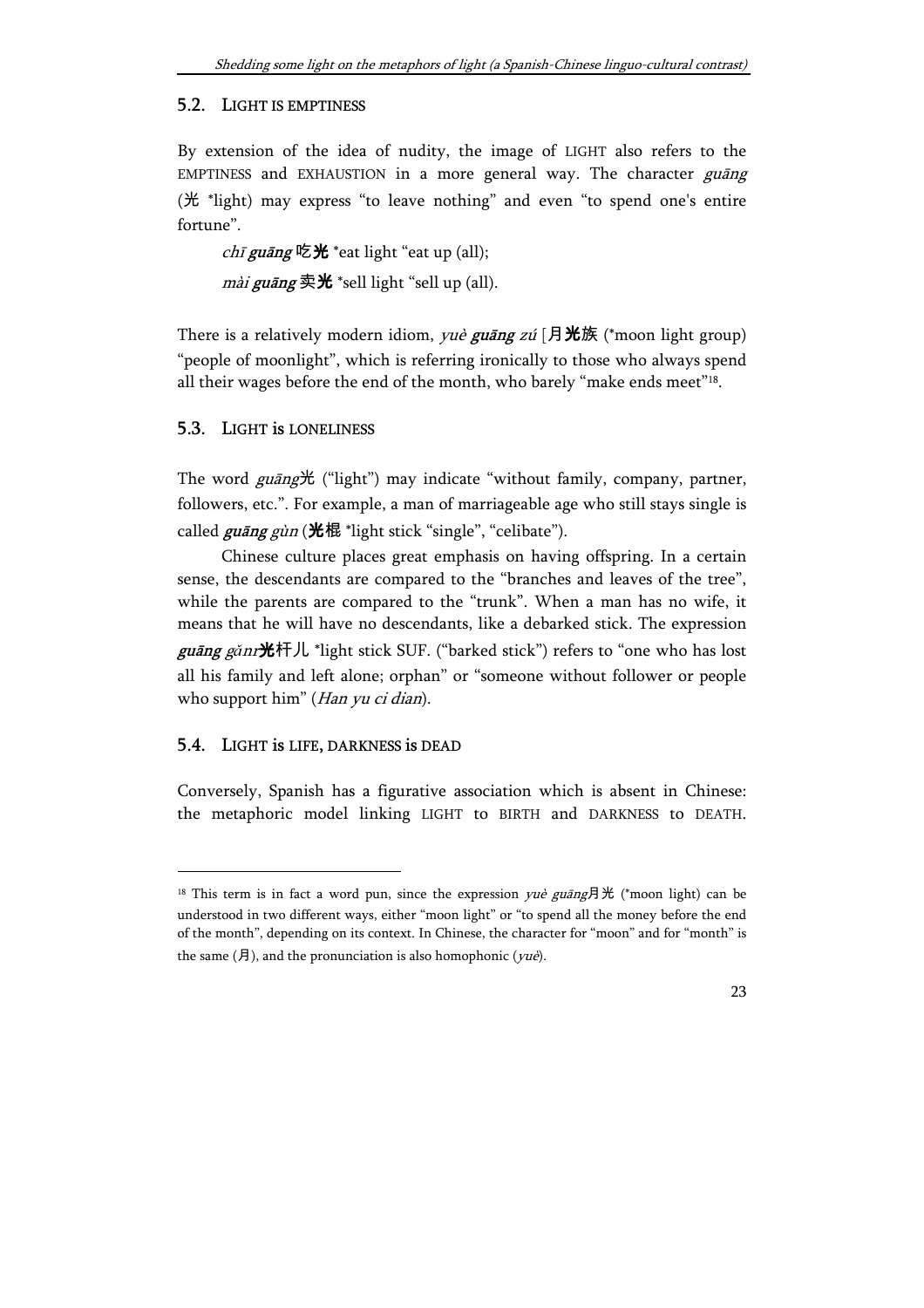In Spanish, the opposition LIGHT/SHADE symbolizes LIFE and DEATH, probably as a metonymical extension of its religious symbolism.

In modern Spanish, ver la luz (\*see the light) means "to be born", while *dar a luz* (\*to give at light) and *alumbrar* (\*to enlighten) mean "to give birth", and alumbramiento (\*enlightenment) means "labor". The first academic dictionary (DAUT 1726) defined this word by using cyclically the LIGHT metaphor inside the definition: ...el buen suceso en el parto que sale a luz con felicidad (literally: the good event in the labor which comes out to light with happiness).

Symmetrically, *apagarse* and *extinguirse* (\*to extinguish) mean euphemistically "to die", and the same metaphor motivates that extinción (\*extinction) may also mean "to die", e.g. in the phraseo-term especies en peligro de extinción (\*species in danger of extinction "endangered species"), or in euphemistic funerary formulae similar to English pass away.

E.g., Ya hace un año que su luz se apagó y su lucha pasó a ser la nuestra y su recuerdo, nuestra fuerza para seguir adelante \*already a year ago his light was extinguished, and his struggle became ours and his memory became our strength to continue<sup>19</sup>.

By an additional extension of the BIRTH metaphor, salir a (la) luz (\*to come out to light) also means "be produced" if applied to a new device, or "to be published" if applied to a new book, as well as ver la luz (\*to see the light) (DFDEC 2009). Likewise, *sacar a la luz* [un libro] (\*to take out to light [a book]) and *dar a luz* [una obra] (\*to give light [a literary work]) mean "to publish a new book" (/novel /essay) (DRAE 2014, #2), whereas *alumbrar* [un poema] (\*enlighten [a poem]) means "to write/compose a poem" (DUE 2008, #8).

In Chinese culture, we do not find linguistic evidences of such a cultural value for this symbol, since the BIRTH of a baby is not associated with LIGHT in fixed metaphors<sup>20</sup>. Likewise, Chinese neither uses the image of "extinction"

<sup>19</sup>Fundación Josep Carreras Contra la Leucemia: (https://www.facebook.com/fundacioncarreras/ photos/pb.403285996037.-2207520000.1460286957/10154746802111038/?type=3&theater) (accessed November 2015).

<sup>&</sup>lt;sup>20</sup> Chinese uses MOVEMENT metaphors, such as *jiàng sheng* (降生\*drop life) "a new life drops to the world"; chū shì (出世\*come+out world) "a new life arrives in the world"; chū sheng (出生\*come out life) "a new life comes out".

<sup>24</sup>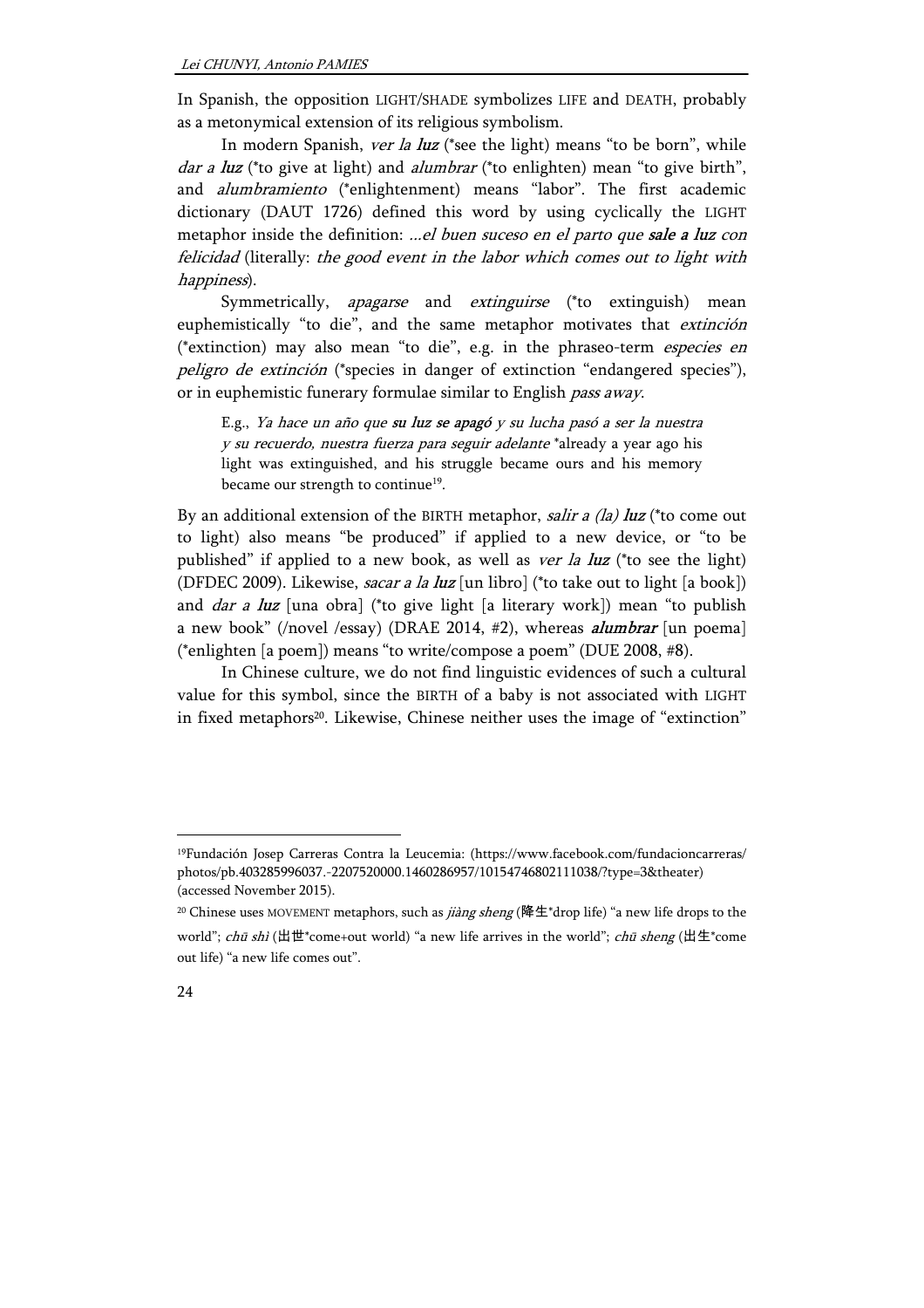to represent DEATH of individual persons<sup>21</sup> nor the extension of LIGHT to the fact of publishing or writing a book.

There is perhaps one exception, when speaking about the "death" of a whole nation or about the end of a historical period, we may find the "extinction" metaphor in the compound miè wáng $\overline{X}$  $\overline{C}$  [\*extinguish die] (Han Dian). In ecological discourse, the disappearance of certain species may also be expressed by means of the "extinction" image. E.g.  $mi\dot{e}$  jué灭绝 \*extinguish "die out" (Han Dian). Maybe it is a Western borrowing, but it could also be linked to Chinese culture: the infinite cycle of Buddhist reincarnation affects only the birth/death of individuals, while political collectivities and institutions, historical periods or the existence of biological species, may have a beginning and an ending.

#### 6. Conclusions

 $\overline{a}$ 

There are many similar metaphors of LIGHT/SHADE in Spanish and Chinese, although both languages only share partially this cultureme. Even if particular metaphors are quite different, the image of LIGHT, opposed to DARKNESS, organizes a rich system of conceptual links in both languages, mostly based on a cultural nature, symmetrically related to DIVINITY /DEVIL, TRUTH /DECEPTION, KNOWLEDGE /IGNORANCE, UNDERSTANDING /MISUNDERSTANDING, INTELLIGENCE /STUPIDITY, GLORY /ANONYMITY, LEGITIMACY /CLANDESTINITY, HOPE /DESPAIR.

Regardless of the similarities mentioned above, some important discrepancies have also drawn our attention; among them we have observed that in Chinese, the LIGHT can also carry negative connotations. Besides, in such cases, there is no symmetrical opposition with DARKNESS. Due to the particular beliefs and traditions of China, there is a series of metaphors of LIGHT with negative values that have no correspondence in Spanish, namely NAKEDNESS, EMPTINESS, AND LONELINESS.

On the other hand, we may also find some peculiarities in the Spanish metaphors of LIGHT/SHADE: they can symbolize the opposition BIRTH/DEATH in Spanish, whereas this couple of values is not evident in Chinese.

<sup>&</sup>lt;sup>21</sup> Instead, we rather find concepts such as "to leave the world", e.g.  $q\dot{u} \, \text{shi}$  (去世\*go+away world) / Ií shì (离世 \*leave world) / shì shì (逝世\*depart world) / guò shì (过世\*pass world) or "to bid farewell to the world", e.g. *cí shì* (辞世\*say+goodbye world), or even "wither", e.g. *xiè shì* (谢世\*wither+away world).